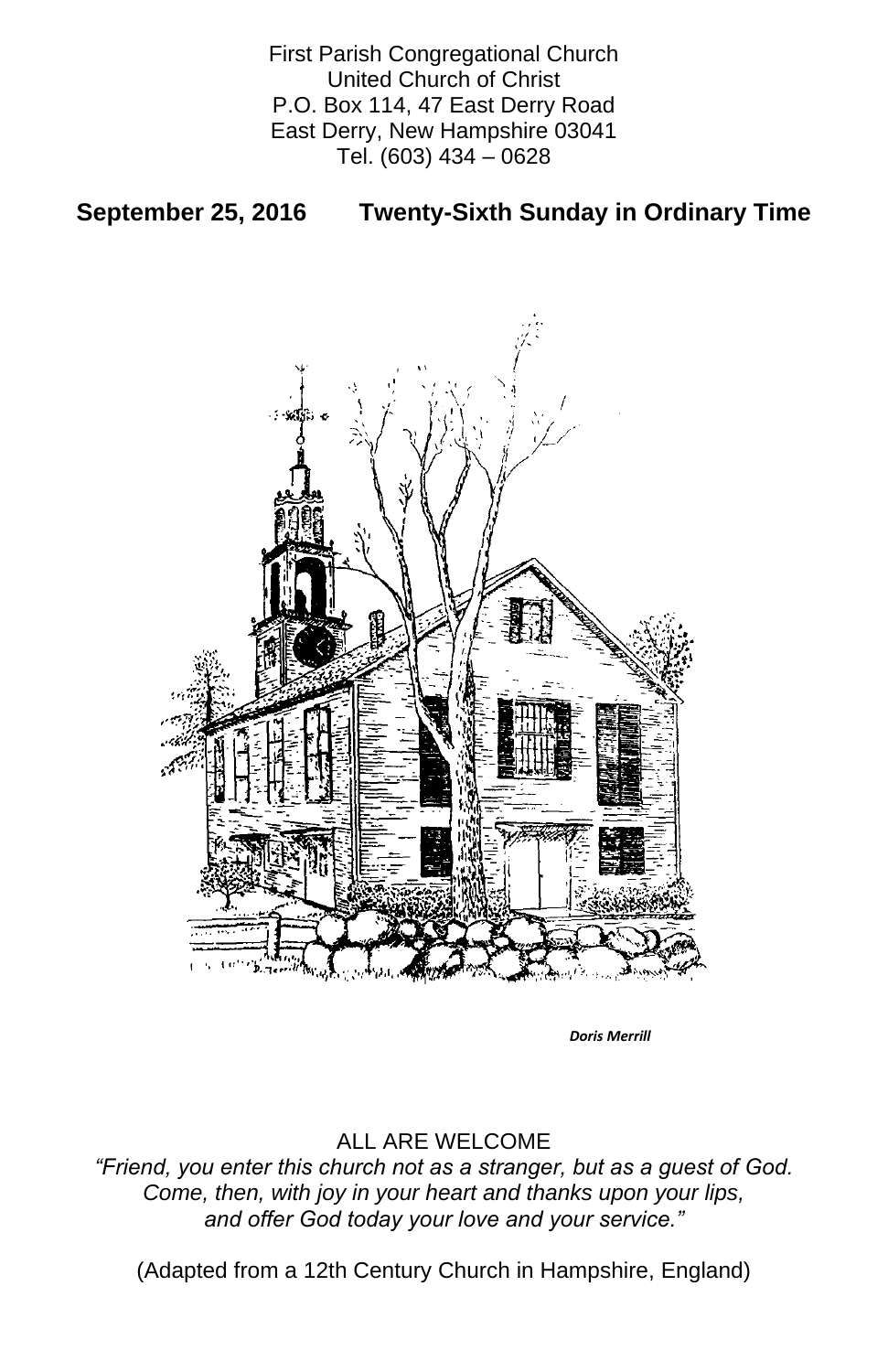**First Parish Congregational Church, United Church of Christ, is a community of faith built upon a firm foundation of worship, prayer and education. In affirming diversity, we are dedicated to welcoming all people who seek the Word of God, Christian fellowship and service to others. In partnership with Christ and led by the Holy Spirit, we reach out to the ever-widening community through active and loving ministry.**

# **WELCOME TO ALL OF GOD'S CHILDREN**

# WELCOME & ANNOUNCEMENTS; SHARING JOYS & CONCERNS

# **WE GATHER INTO THE PRESENCE OF GOD**

\*HYMN NO. 305 *"You Servants of God"*

\*CALL TO WORSHIP

- One: Gather together, all who hope in God Almighty.
- **All: Let us praise God as long as we live.**
- One: Trust in God, our refuge and our fortress.
- **All: God lifts us up when we are threatened or afraid.**
- One: Worship God, who richly provides us with all things.
- **All: Let us pour out our thankfulness in words and deeds.**

#### \*INVOCATION

**Ever-present God, let your spirit fill this place, for we need to know that you are in charge. Through the terrors of night, amid the fears that surround us by day, we need to sense your power, your protection, your higher purpose. Show us here your saving, healing strength. Grant us such confidence and contentment that we may look beyond ourselves to become a blessing to others. Amen.**

\*SONG OF PRAISE **#**756

**Gloria, Gloria, in excelsius Deo Gloria, Gloria, Alleluia, Alleluia**

# **WE INVITE FORWARD GOD'S YOUNGER DISCIPLES**

*At this time, all children are invited to come forward for the children's offering,*  and children's time. An offering is not required for participation. All are welcome, *especially first time visitors.*

CHILDREN'S OFFERING "*Come as a Child"* **Come as a child, when He calls you to follow. Just come as a child, for His love is untold. Come as a child, when you seek His communion, For then, all His blessings unfold.**

### PRAYER OF DEDICATION (in unison)

**Dear God, we offer you our gifts with thanks and praise, be with us and guide us all of our days. Teach us how to love each other, and to shine your light into the world. Amen.**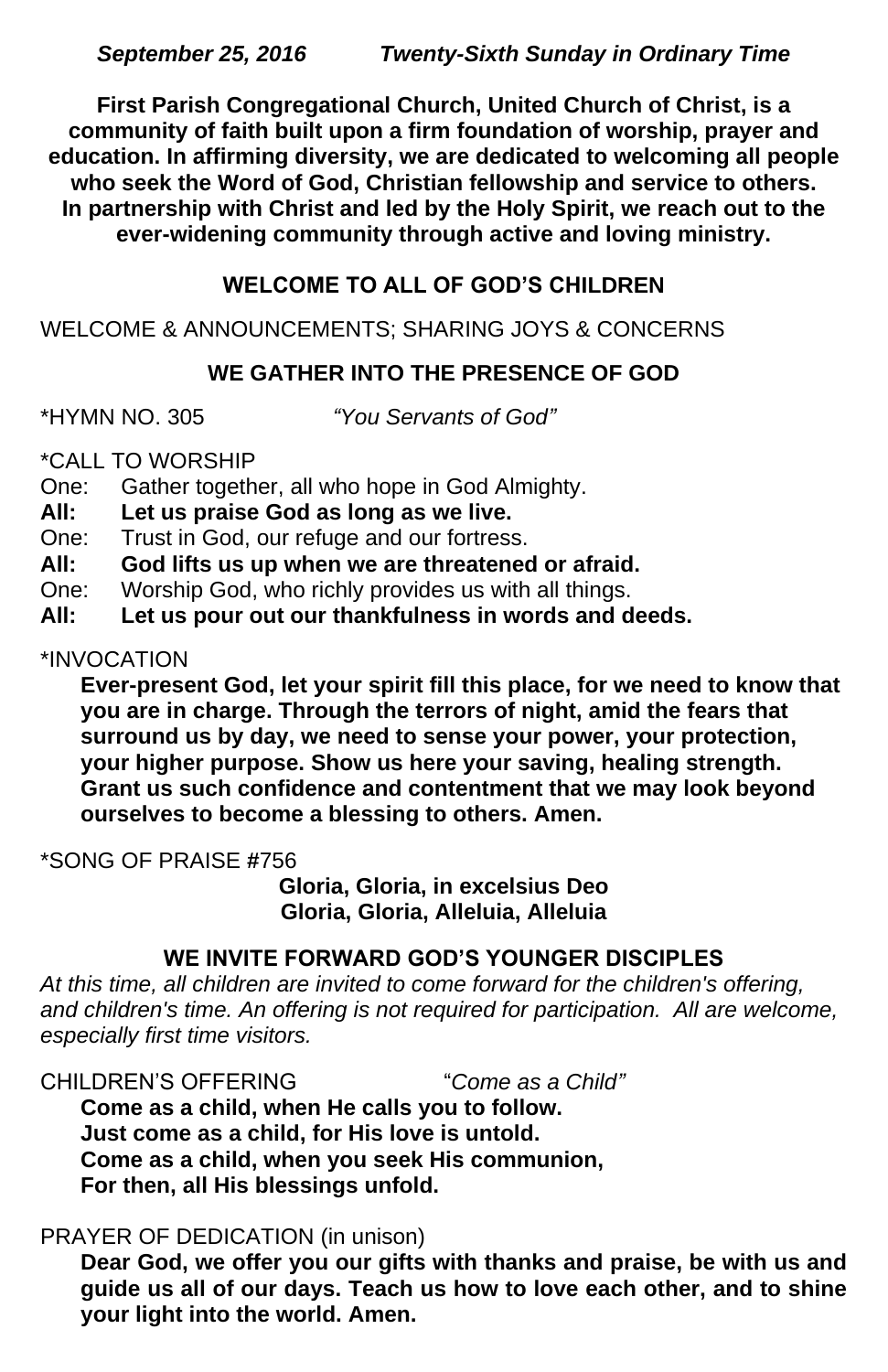### THE LORD'S PRAYER

**Our Father, who art in heaven, Hallowed be Thy name. Thy kingdom come; Thy will be done; on earth as it is in heaven. Give us this day our daily bread and forgive us our debts as we forgive our debtors. Lead us not into temptation, but deliver us from evil; for Thine is the Kingdom, and the Power, and the Glory forever. Amen**. (Children and youth may now go to their classes.)

\*HYMN NO. 306 *"The Church of Christ, in Every Age"*

### **WE RESPOND TO GOD'S LOVE WITH STEWARDSHIP**

STEWARDSHIP MOMENT STEWARDSHIP MOMENT

# **WE HEAR GOD'S WORD FOR US**

| Psalm 146          | (Insert)                  |
|--------------------|---------------------------|
| 1 Timothy 6:6-19   | (N.T. p.p. 226-227)       |
| Luke 16:19-31      | $(N.T. p.p. 81-82)$       |
| "The Missing Link" | The Rev. Dr. Deborah Roof |
| "We are Called"    | Haas/Hayes                |
|                    |                           |

#### **WE RESPOND WITH PRAYER**

PASTORAL PRAYER

CHORAL RESPONSE

# **WE RESPOND WITH OUR FINANCIAL GIFTS**

OFFERTORY INVITATION

Because love of money is the root of all evil, we seek to make wealth a tool for accomplishing good more than for accumulating things. Because we have been blessed in order that we might share, we bring our offerings with gratitude and rejoicing. Let us give thanks with glad and generous hearts.

### OFFERTORY MUSIC

#### \*DOXOLOGY #562, verse 1

**Take my gifts and let me love you, God who first of all loved me, gave me light and food and shelter, gave me life and set me free, now because your love has touched me, I have love to give away, now the bread of love is riding, loaves of love to multiply!**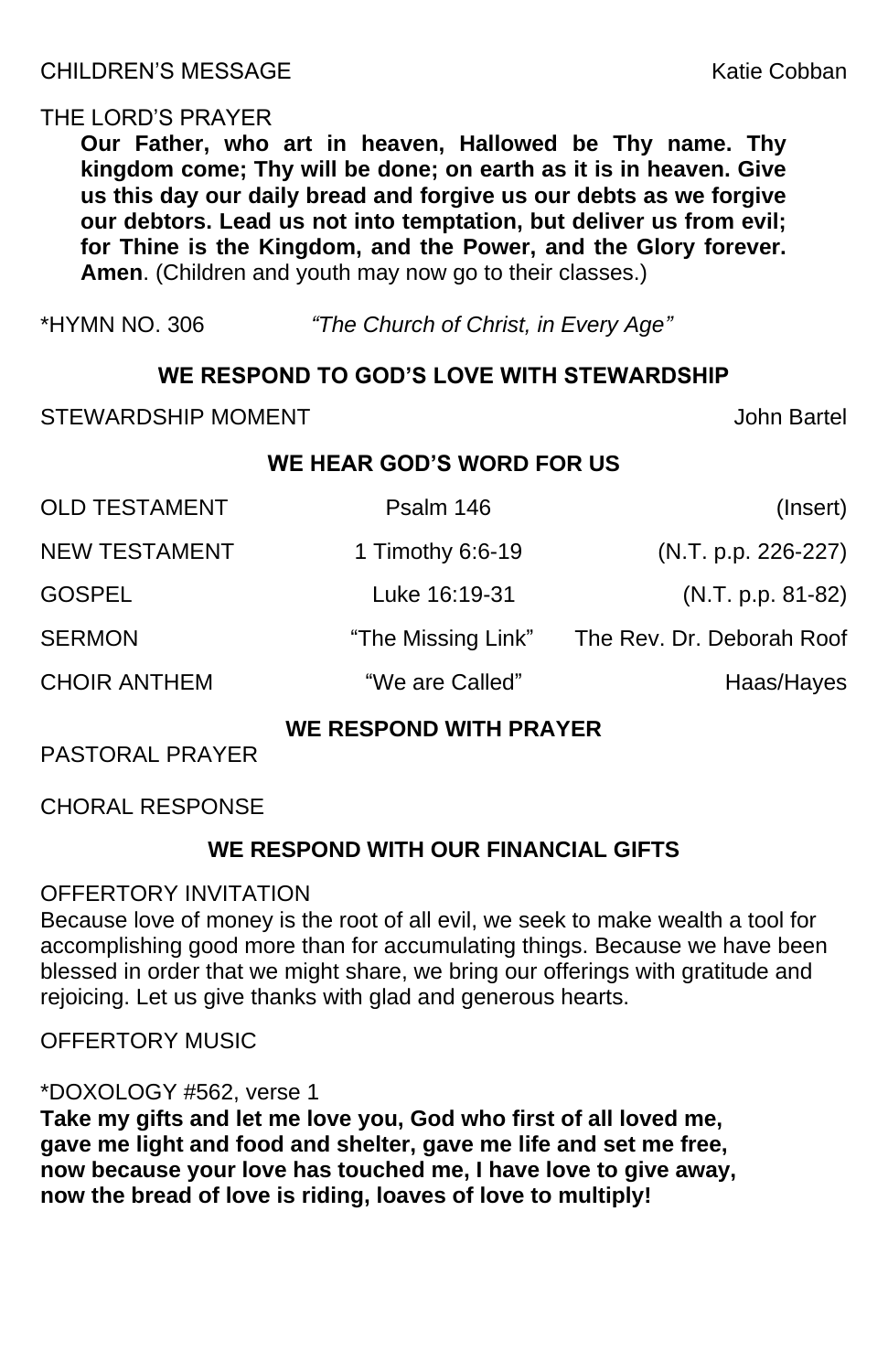# \*PRAYER OF DEDICATION

**What a joy to have something to give! Thank you, God, for granting us choices in the use of all you have placed on earth for our use. We have chosen this portion to dedicate for the ministry of the church in our community and in outreach throughout the world. Make us aware of the needy at our doors as well as lost ones everywhere who long for the bread of life. Amen.**

*\*Indicates all that are able may stand.* MINISTERS OF THE CHURCH Members of the Congregation DEACONS OF THE MONTH Diana Sweeney and Brian Williams LAY READER Cyndi Gray

USHERS **Standard Manufacturer Contract Contract Contract Contract Contract Contract Contract Contract Contract Contract Contract Contract Contract Contract Contract Contract Contract Contract Contract Contract Contract Con** Tom and Andrea Cooper Michael Bryan GREETER(s) Diane Breeden PASTOR The Rev. Dr. Deborah Roof ASSOCIATE PASTOR The Rev. Heidi Carrington Heath MUSIC DIRECTOR Susan Handy ACCOMPANIST/ORGANIST ACCOMPANIST/ ACCOMPANIST/ THE STATE AND THE STATE ASSESSMENT ASSESSMENT ASSESSMENT ASSESSMENT ASSESSMENT ASSESSMENT AND THE STATE ASSESSMENT ASSESSMENT ASSESSMENT ASSESSMENT ASSESSMENT ASSESSMENT ASSES ADMINISTRATIVE ASSISTANT **EXAMPLE 19** Emily Howard

# **WE GO OUT TO LOVE AND SERVE A LOVING, SERVING GOD**

\*HYMN NO. 543 *"Where Cross the Crowded Ways of Life"*

**BENEDICTION** 

CONGREGATIONAL RESPONSE *God Be With You*

**God be with you till we meet again; By good counsel guide, uphold you, With a shepherd's care enfold you: God be with you till we meet again**.

POSTI UDF

The flowers this morning are given in loving memory of Jeff Aho (RIP 9/23/15) by Melanie and Leo Van Steensburg.

#### **First Parish Congregational Church, United Church of Christ** PO BOX 114, 47 East Derry Rd East Derry, NH 03041 Tel. 603.434.0628 Fax. 603.437.3001 Office Manager: Emily Howard Email: officemgr@fpc-ucc.org Office Hours: Monday -Thursday 9:00 AM – 3:00 PM Our website [www.fpc-ucc.org](http://www.fpc-ucc.org/) Find us and 'friend us' on Facebook [www.facebook.com/fpcucc](http://www.facebook.com/fpcucc)